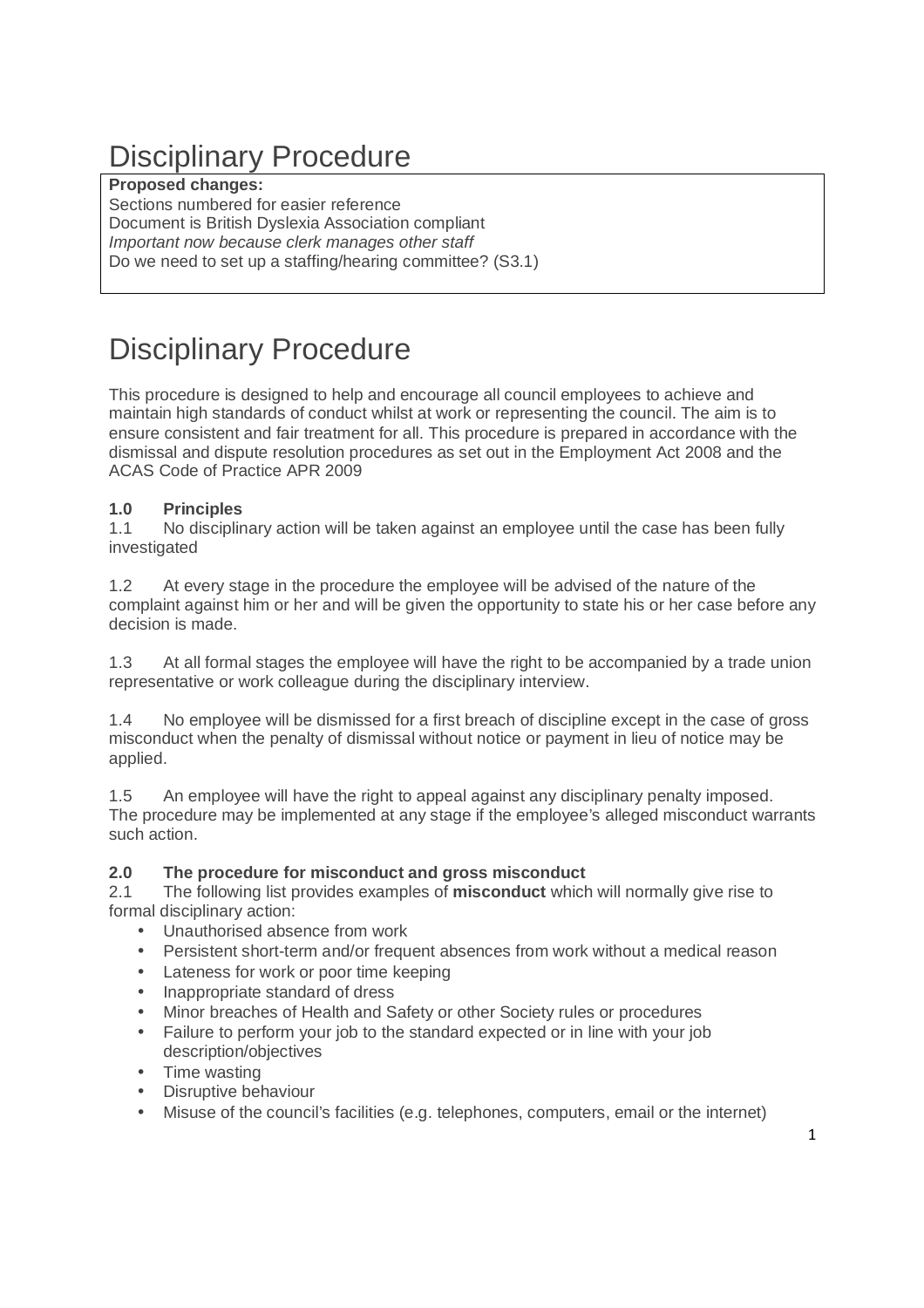- Refusal to carry out reasonable requests or instructions
- Failure to follow an agreed council Procedure

This list is not exhaustive and offences of a similar nature will result in disciplinary action being instigated N.B. persistent or frequent absence on medical grounds and long term sickness absence will be dealt with using a procedure for Incapacity, which is described in the Absence Policy.

2.2 The following list provides examples of offences which are normally regarded as **gross misconduct:** 

- Theft, fraud, deliberate falsification of records, or other acts of dishonesty
- Fighting, assault on another person
- Deliberate damage to property of the council, its workers or members
- Gross incompetence in the conduct of work
- Gross negligence which results in the council or employees being put at risk.
- Being under the influence of illegal drugs or excessive alcohol
- Acts of incitement towards or actual acts of discrimination, harassment or victimisation including on the grounds of sex, race, colour, ethnic origin, disability, sexual orientation, age, religion or belief
- Serious acts of insubordination
- Serious breach of duty to keep information of the council, its service providers and its clients confidential
- Unauthorised entry to computer records
- Serious breach of the council's Security Policy, Health & Safety Policy, Confidentiality or e-mail and Internet Policy
- Any action, whether committed on or off the premises, that is likely to or does bring the council into disrepute
- Serious negligence which causes or might causes significant loss, damage or injury
- Accepting bribes or incentive payments from suppliers
- Unauthorised use of Society funds or credit
- Working with an external agency to provide information which would be detrimental to and cause commercial risk to the council.

This list is not exhaustive and other offences of a similar gravity will result in disciplinary action being instigated at Gross Misconduct level which carries a potential penalty of dismissal. Gross Misconduct is generally any conduct which places extreme pressure on the mutual trust which exists in an employment relationship.

#### **3.0 Informal action**

3.1 Minor misconduct will be dealt with informally usually in a confidential one-to-one meeting between the employee and line manager. In the case of the Clerk being the individual against whom there is a complaint or allegation the matter should be handled discreetly by members of the Staffing (or similar) committee and involve an informal meeting initially. However, where the matter is more serious or informal action has not brought about the necessary improvement the following procedure will be used:

#### **4.0 Formal action**

4.1 The level of warning you may receive for misconduct/gross misconduct will depend on how serious the council considers the alleged actions to be and your previous conduct in all the circumstances**.** In the event of alleged gross misconduct the formal process may commence at Stage 4 –see 4.4 below**.**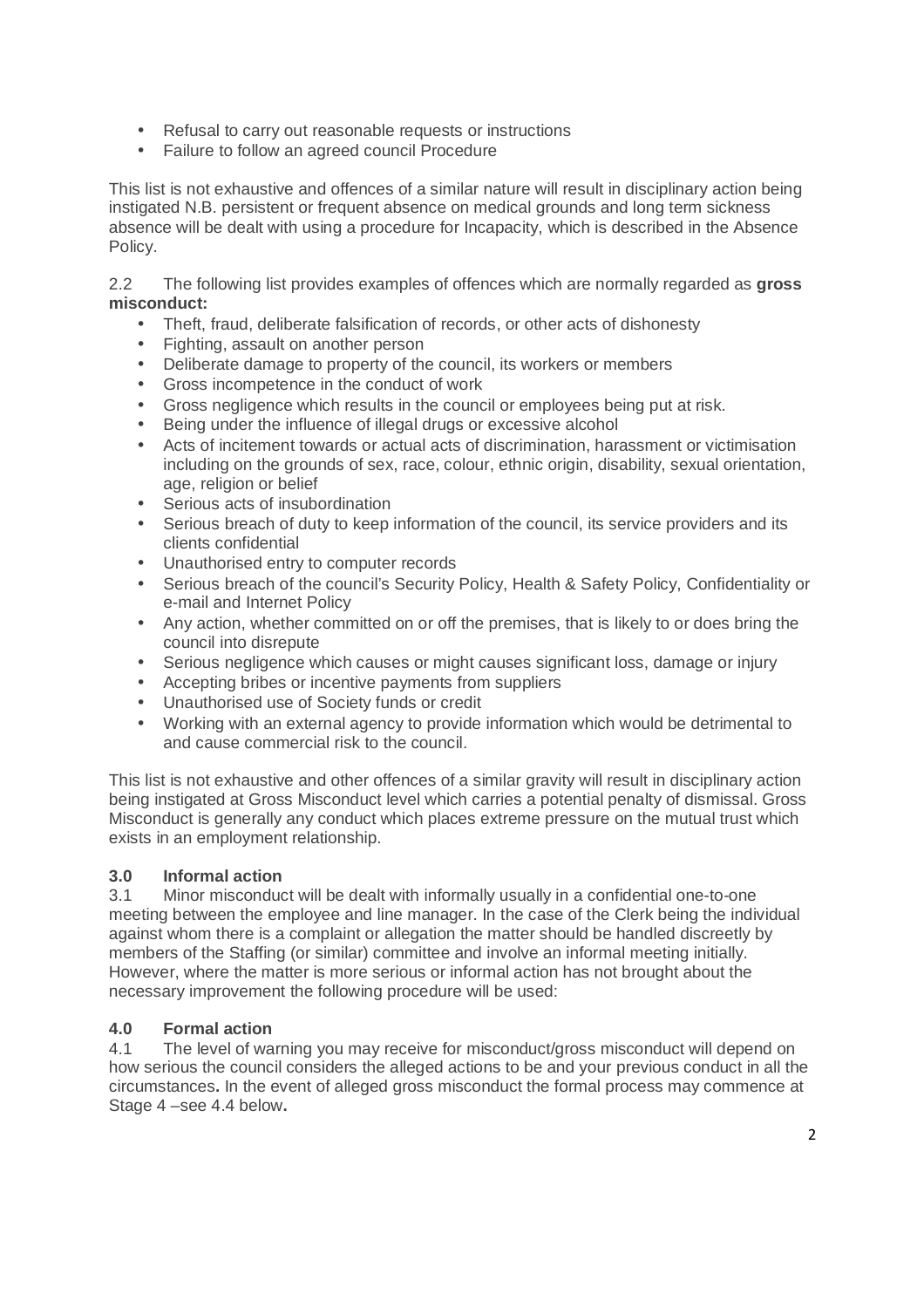# **4.2 Disciplinary Letters**

If there is a concern about an employee's conduct or behaviour then a letter will be given to the employee advising him/her of the allegation(s) and reasons why this is unacceptable. The letter should invite the employee to attend a meeting at which the alleged misconduct will be discussed and will inform the employee of their right to be accompanied to the meeting. The letter will specify at which stage the disciplinary procedure is being invoked (see 4 stages below) and if invoked at Stage 4 for Gross Misconduct the letter will warn that a potential outcome could be dismissal. The time, date and venue of the meeting will also be advised. Any documents to be produced at the meeting will also be provided.

## **4.3 Disciplinary Meetings**

The time and location of a disciplinary meeting should be agreed with the employee and it should be held in a private location with no interruptions. This will normally be without undue delay but allowing the employee to prepare their case e.g. within 5 days of the letter being sent, where practically possible. At the meeting the manager (or in the case of the Clerk being disciplined, the Chair of the hearing panel) will state the complaint against the employee and go through the evidence which has been gathered. The employee will also be allowed to ask questions, present evidence and call witnesses if advance notice has been given that they will do so.

If the employee is unable to attend the meeting due to unforeseeable reasons out of their control (e.g. illness) then the council will reasonably rearrange the meeting. However, if the employee fails to attend the meeting without good reason the meeting can be held in the employee's absence.

## **4.4 Outcomes and penalties Stage 1 - Oral Warning**

In the instance of a first complaint that conduct does not meet acceptable standards, the employee will normally be given a formal ORAL WARNING. He or she will be advised of;

- the reason for the warning,
- that it is the first stage of the disciplinary procedure,
- the improvement that is required and the timescales for achieving this improvement,
- together with a review date and any support available (where applicable) and
- his or her right of appeal.

A brief note of the oral warning will be kept but it will be spent after 6 months, subject to satisfactory conduct.

## **4.5 Stage 2 - Written Warning**

If the offence is a serious one, or if further to previous formal disciplinary action, a WRITTEN WARNING will be given to the employee by the Line Manager. This will give details of the complaint, the improvement required and the timescale. It will warn that action under Stage 3 will be considered if there is no satisfactory improvement and will advise of the right of appeal. A copy of this written warning will be kept on file but it will be disregarded for disciplinary purposes after 12 months subject to satisfactory conduct.

## **4.6 Stage 3 – Final Written Warning**

If there is still a failure to improve and conduct or performance is still unsatisfactory, or the misconduct is sufficiently serious, a FINAL WRITTEN WARNING will normally be given to the employee. This will give details of the complaint, will warn that dismissal will result if there is no satisfactory improvement and will advise of the right of appeal. A copy of this final written warning will be kept by the Line Manager (or in the case of the Clerk being disciplined by the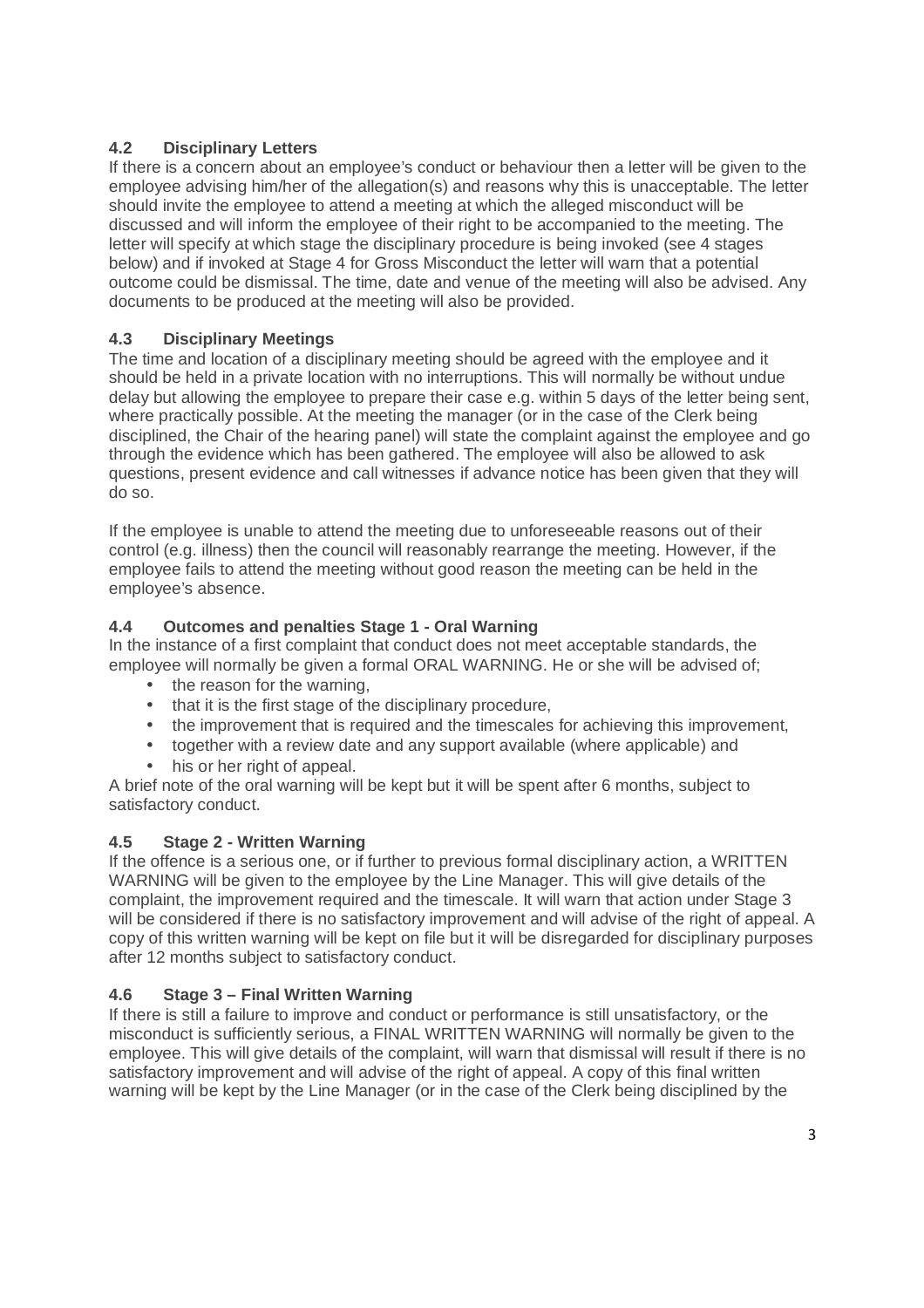Chair of the Hearing Panel) but it will be spent after 12 months (in exceptional cases the period may be longer) subject to satisfactory conduct.

# **4.7 Stage 4 – Dismissal or other sanctions**

If conduct is still unsatisfactory and the employee still fails to reach the prescribed standards, or where the Society reasonably believes Gross Misconduct has occurred, **dismissal** may result. Only the appropriately convened hearing panel can take the decision to dismiss an employee. The employee will be given a written statement of allegations against him/her, invited to a meeting and then be notified in writing of the reasons for the decision taken at the hearing. Penalties at this stage may include dismissal with notice or summary dismissal (i.e. without any notice), Final Written Warning with/without demotion, loss of pay or loss of seniority. If dismissal is the outcome, the employee will be advised of the date on which employment will terminate. In all cases the employee has a right of appeal.

Very exceptionally, if an offence of Gross Misconduct is extremely serious an employee can be dismissed immediately without a meeting. In this situation a letter setting out reasons for dismissal would be sent to the employee offering the opportunity for an appeal hearing.

#### **4.8 Suspension**

If you are accused of an act of gross misconduct, you may be suspended from work on full pay while the council investigates the alleged offence. Only the appropriately convened committee has the power to suspend. This enables a swift and thorough investigation to occur. Whilst suspended pending disciplinary investigation regular contact with a nominated person at the council will be maintained although access to premises, equipment or systems may be denied. The Investigator who compiles evidence for the disciplinary hearing must play no part in the subsequent decision-making to ensure impartiality. Councils need to consider the implications of such arrangements on its hearing and appeal panel plans early on in the disciplinary process.

#### **4.9 Appeals**

.

The Appeals stage of the disciplinary process is part of the Code of Practice to which an employee has a right. It can be exercised after any of the stages of disciplinary action for Misconduct/Poor Performance or Gross Misconduct.

An employee who wishes to appeal against a disciplinary decision should inform the Chair/Mayor (or Chair of the relevant committee) within five working days, in writing and giving reasons for the appeal. An Appeal may be raised if:

- The employee thinks the finding or penalty is unfair
- New evidence has come to light
- The employee thinks that the procedure was not applied properly

Where possible the Appeal will be heard by a separate panel of elected members who have not been involved in the original disciplinary hearing, who will view the evidence with impartiality. The employee will have the right to be accompanied by a colleague or accredited Trade Union official or lay member at the appeal hearing. The outcome of the appeal and reasons for it will be advised to the employee as soon as possible after the meeting and be confirmed in writing. At the Appeal hearing any disciplinary penalty imposed will be reviewed but it cannot be increased. The decision taken at the Appeal hearing will be final.

#### **4.10 The right to be accompanied**

At each formal stage of disciplinary interview an employee has the right to be accompanied and can make a reasonable request for such a person to accompany them. An employee can ask any other employee or a trade union representative or an appropriately accredited official